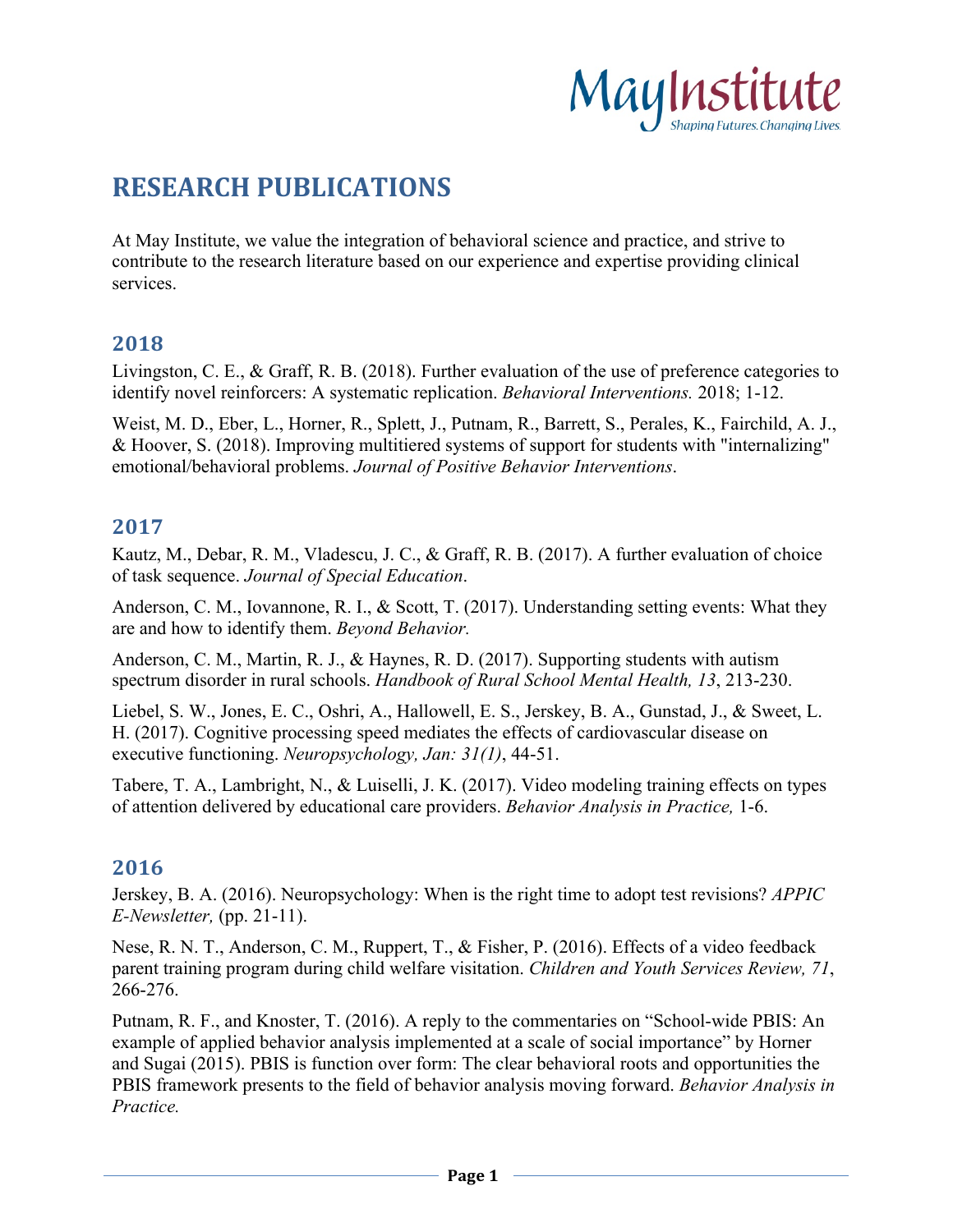Strohmeier, C., & Luiselli, J. K. (2016). Pica. I. L. Rubin, J. Merrick, D. E. Greydanus, & D. R. Patel (Eds.), *Healthcare for People with Intellectual and Developmental Disabilities Across the Lifespan.*

# **2015**

Donaldson, D. L. (2015). Enuresis and encopresis. In H. Friedman (Ed.), *Encyclopedia of Mental Health, 2nd Edition,* New York, NY, Elsevier.

Kincaid, D., Putnam, R. F. (2015). School-wide PBIS: Extending the impact of applied behavior analysis. Why is this important to behavior analysts? *Behavior Analysis in Practice, May: 8(1),* 88-91.

Luiselli, J. K. (2015). Developmental disabilities. In A. M. Nezu & C. M. Nezu (Eds.), *The Oxford Handbook of Cognitive and Behavioral Therapies.* New York: Oxford University Press.

Parent, V., Birthwell, K., Lambright, N., & Dubard, M. (2015). Combining CBT and behavioral analytic approaches to target severe emotion dysregulation in verbal youth with ASD and ID. *Journal of Mental Health Research in Intellectual Disabilities, 9 (1-2),* 60-82.

Queen, A. H., Donaldson, D. L., & Luiselli, J. K. (2015). Interpersonal psychotherapy and cognitive-behavioral therapy as an integrated treatment approach for co-occurring bipolar I and social anxiety disorder. *Clinical Case Studies, 14,* 434-448.

# **2013**

Petrongolo, M., DuBard, M., & Luiselli, J. K. (2013). Effects of an idiosyncratic stimulus on functional analysis of vocal stereotypy in two settings. *Developmental Neurorehabilitation.*

Woods, K. E., Luiselli, J. K., & Tomassone, S. (2013). Functional analysis and intervention for chronic rumination. *Journal of Applied Behavior Analysis, 46,* 328-332.

#### **2012**

Lin, T., Luiselli, J. K., Gilligan, K., & Dacosta, S. (2012). Preventing injury from child aggression: Single-case evaluation of staff-worn protective equipment. *Developmental Neurorehabilitation, 15,* 298-303.

#### **2009**

Harvey, M. T., Luiselli, J. K., & Wong, S. E. (2009). Application of applied behavior analysis to mental health issues. *Psychological Practice, 6,* 212-222.

Kleinmann, A. E., Luiselli, J. K., DiGennaro, F. D., Pace, G. M., Langone, S. R., & Cochran, C. (2009). Systems-level assessment of interobserver agreement (IOA) for implementation of protective holding (therapeutic restraint) in a behavioral healthcare setting. *Journal of Developmental and Physical Disabilities.*

Ladd, M. V., Luiselli, J. K., & Baker, L. (2009). Continuous access to competing stimulation as intervention for self-injurious skin picking in a child with autism. *Child & Family Behavior Therapy, 31,* 54-60.

Reed, D. D., Luiselli, J. K., Magnuson, J., Fillers, S., Vieira, S., & Rue, H. C. (2009). A comparison between traditional economical and demand curve analyses of relative reinforcer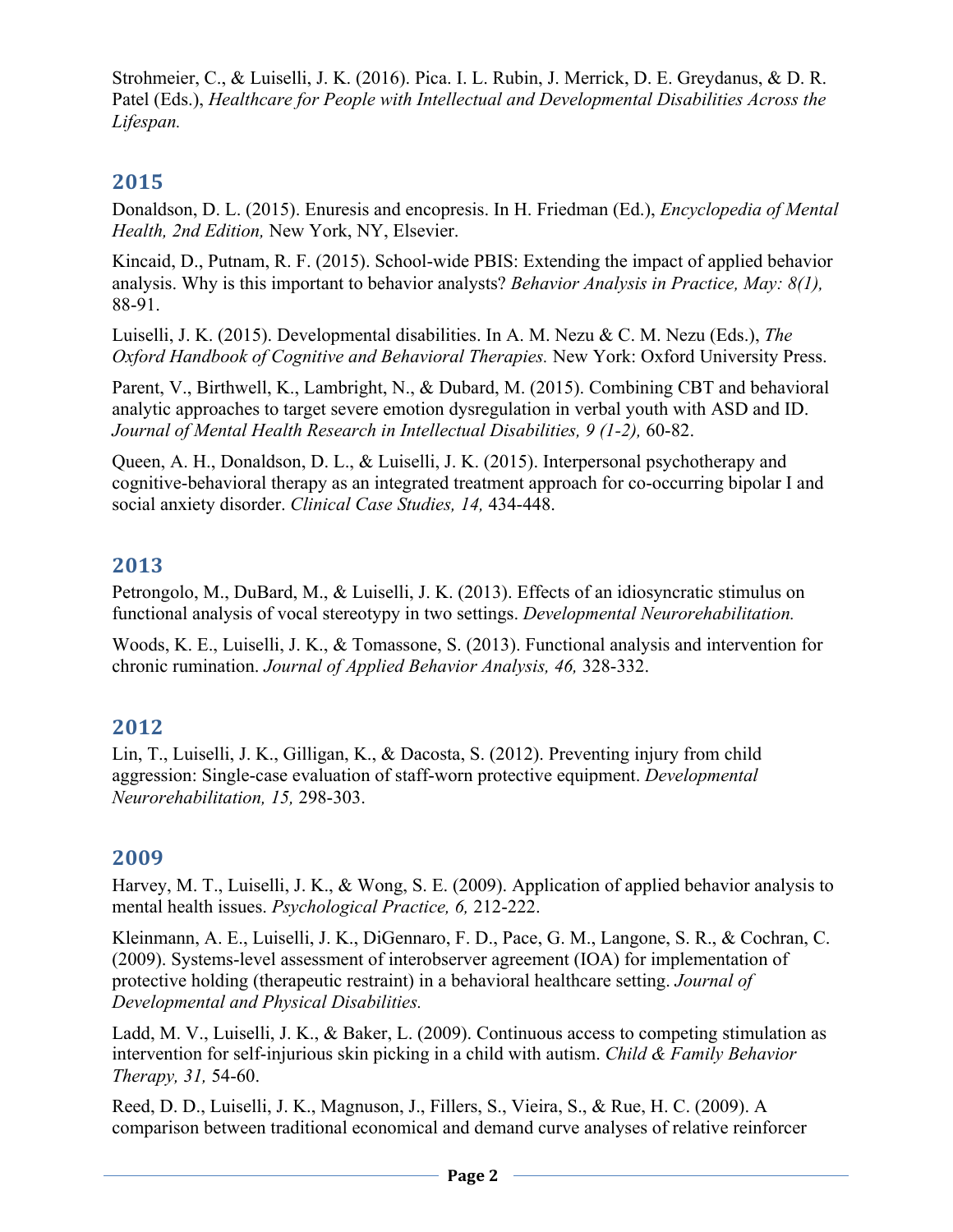efficacy in the validation of preference assessment predictions. *Developmental Neurorehabilitation, 12,* 164-169.

# **2008**

Codding, R. S., Livanis, A., Pace, G. M., & Vaca, L. (2008). Using performance feedback to improve treatment integrity of classwide behavior plans: An investigation of observer reactivity. *Journal of Applied Behavior Analysis, 41,* 417-422.

Garrity, M. L., Luiselli, J. K., & McCollum, S. A. (2008). Effects of a supervisory intervention on assessment of interobserver agreement (IOA) by educational service providers. *Behavioral Interventions, 23,* 105-112.

Gentry, J. A., & Luiselli, J. K. (2008). Treating a child's selective eating through parentimplemented feeding intervention in the home setting. *Journal of Developmental and Physical Disabilities, 20,* 63-70.

Humenik, A. L., Curran, J., Luiselli, J. K., & Child, S. N. (2008). Intervention for self-injury in a child with autism: Effects of choice and continuous access to preferred stimuli. *Behavioral Development Bulletin, 3,* 17-22.

Licciardello, C. C., Harchik, A. E., & Luiselli, J. K. (2008). Social skills intervention for children with autism during interactive play at a public elementary school. *Education and Treatment of Children, 31,* 27-37.

Luiselli, J. K., Russo, D. C., Christian, W. P., & Wilczynski, S. (Eds.) (2008). *Effective Practices for Children with Autism: Educational and Behavior Support Interventions that Work*. New York: Oxford University Press.

Vorndran, C. M., Pace, G. M., Luiselli, J. K., Flaherty, J., Christian, L., & Kleinmann, A. (2008). Functional analysis and treatment of chronic hair pulling and covariant thumb sucking in a child with Cri du Chat syndrome. *Behavior Analysis in Practice, 1,* 5-10.

#### **2007**

Gilligan, K. T., Luiselli, J. K., & Pace, G. M. (2007). Training paraprofessional staff to implement discrete trial instruction: Evaluation of a practical performance feedback intervention. *The Behavior Therapist.*

Russo, D. C., Dunn, E. K., Pace, G. M., & Codding, R. S. (2007). Pediatric Brain Injury. In J. W. Jacoben, J. A. Mulick & Rojahn, J. (Ed.), *Handbook of Intellectual and Developmental Disabilities* (pp). New York: Springer Publishers.

Sanetti, L. M., Luiselli, J. K., & Handler, M. W. (2007). Effects of verbal and graphic performance feedback on behavior support plan implementation in a public elementary school. *Behavior Modification, 31,* 454-465.

#### **2006**

Kay, S., Harchik, A. E., & Luiselli, J. K. (2006). Elimination of drooling by an adolescent student with autism attending public high school. *Journal of Positive Behavior Interventions, 8,*  24-28.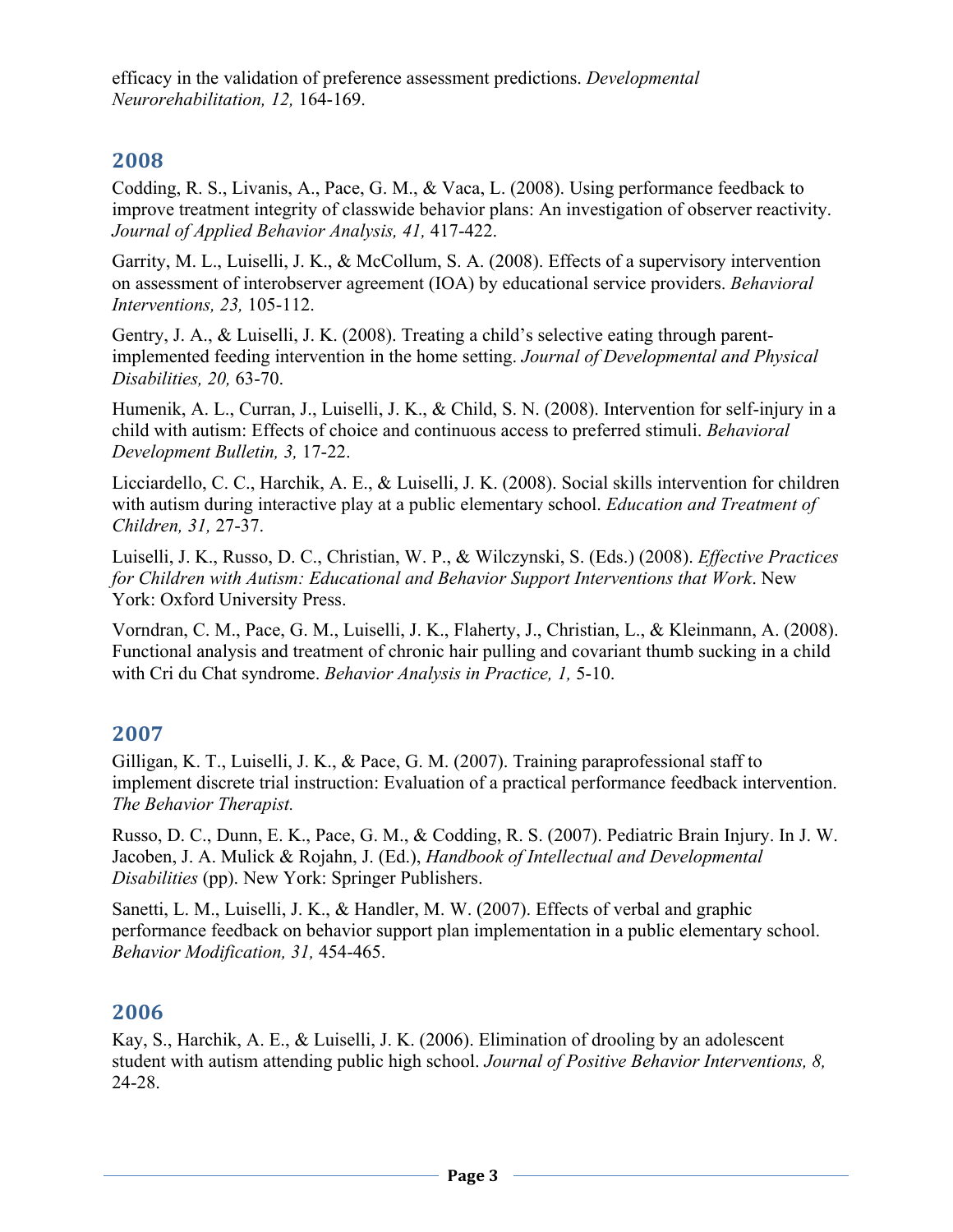Mautone, J. A., Luiselli, J. K., & Handler, M. W. (2006). Improving implementation of classroom instruction through teacher-directed behavioral consultation: A single-case demonstration. *International Journal of Behavioral Consultation and Therapy, 2, 432-438.* 

Pace, G. M., Codding, R. S., & Skowron, J. (2006). Antecedent intervention in brain injury rehabilitation. In J. K. Luiselli (Ed.), Antecedent Intervention: *Recent developments in community focused behavior support*. Baltimore: Brooks Publishing.

# **2005**

Codding, R. S., Skowron, J., & Pace, G. M. (2005). Back to Basics: Training teachers to interpret direct assessment data and create observable and measurable objectives. *Behavioral Interventions, 20,* 165-176.

Codding, R. S., Feinberg, A. B., Dunn, E. K. & Pace, G. M. (2005). Effects of performance feedback on treatment integrity of behavior support plans. *Journal of Applied Behavior Analysis, 38,* 205-219*.*

Leblanc, M. P., Ricciardi, J. N., & Luiselli, J. K. (2005). Improving discrete trial instruction by paraprofessional staff through an abbreviated performance feedback intervention. *Education and Treatment of Children, 28,* 76-82.

Luiselli, J. K., McCarty, J. C., Coniglio, J., Zorilla-Ramirez, C., & Putnam, R. F. (2005). Social skills assessment and intervention: Review and recommendations for school practitioners. *Journal of Applied School Psychology, 21,* 21-38.

Luiselli, J. K, Putnam, R. F., Handler, M. W., & Feinberg, A. B. (2005). Whole-school positive behavior support: Effects on student discipline problems and academic performance. *Educational Psychology, 25,* 183-198.

Luiselli, J. K., & St. Amand, C. (2005). Staff training in applied behavior analysis: Improving knowledge competencies of services providers for people with developmental disabilities. *Mental Health Aspects of Developmental Disabilities, 8,* 120-125.

Pace, G. M., Dunn, E. K., Luiselli, J. K., & Cochran, C. R., & Skowron, J. (2005). Antecedent interventions for the management of maladaptive behaviors in a child with brain injury. *Brain Injury, 19,* 365-369*.*

#### **2004**

Eshbaugh, B., Martin, W., Cunningham, K., & Luiselli, J. K. (2004). Evaluation of bedtime medication regimen on daytime sleep and challenging behaviors of an adult with intellectual disabilities. *Mental Health Aspects of Developmental Disabilities, 7,* 21-25.

Sperry, J., Luiselli, J. K., Goldman, S., Abbe, K., & Hauser, M. J. (2004). Community habilitative report in the case of an adult with growth hormone deficiency dwarfism (panhypopituitarism), multiple psychiatric disorders, law violating behavior, and life threatening self injury. *Journal of Developmental and Physical Disabilities, 16, 287-296.* 

Trzepacz, A., & Luiselli, J. K. (2004). Efficacy of stress inoculation training in a case of PTSD secondary to emergency gynecological surgery. *Clinical Case Studies, 3,* 83-92.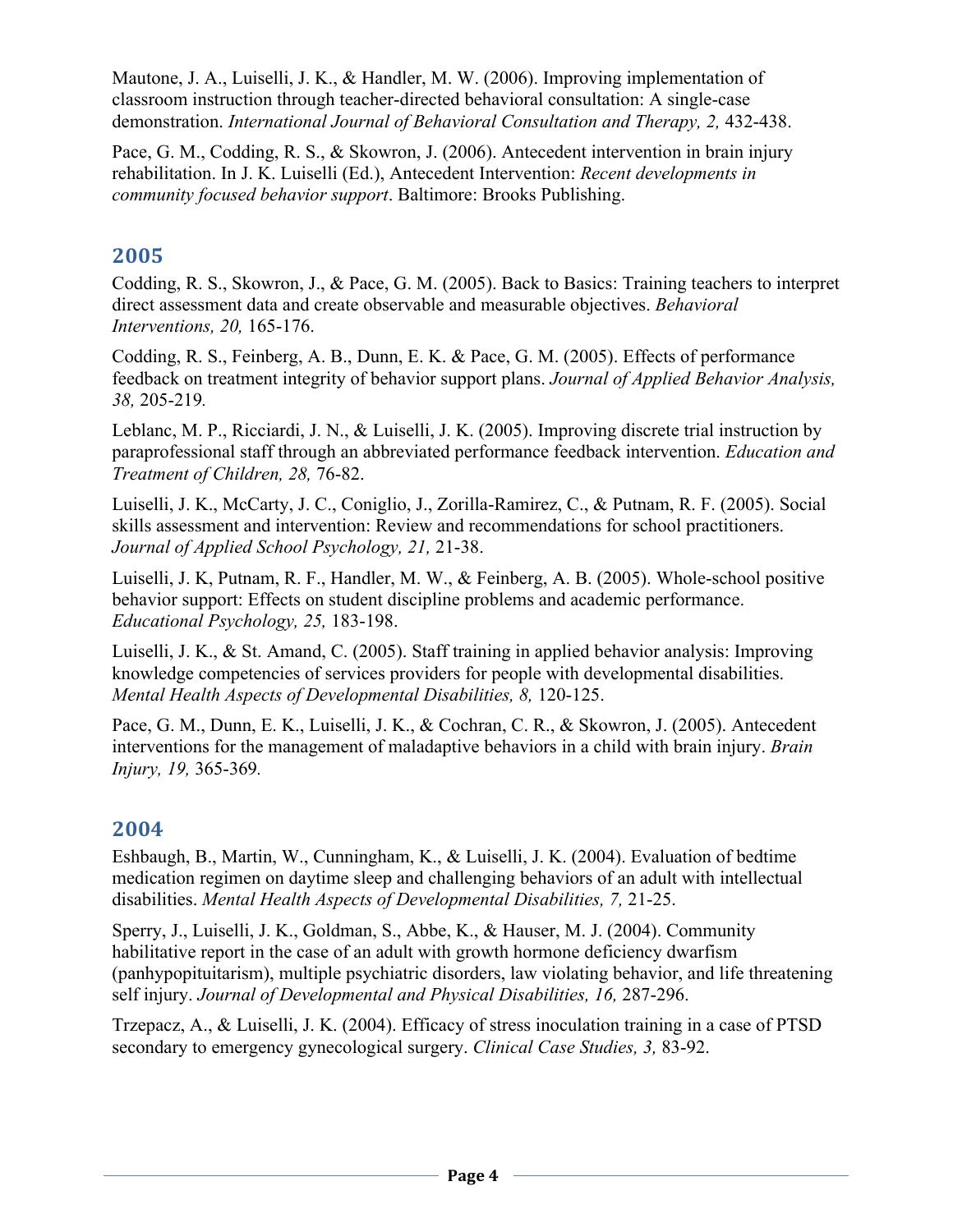# **2003**

Luiselli, J. K., Pace, G., & Dunn, E. K. (2003). Antecedent analysis of therapeutic restraint in children and adolescents with acquired brain injury: A descriptive study of four cases. *Brain Injury, 17,* 255-264.

Putnam, R. F., Handler, M. W., & Luiselli, J. K. (2003). Positive schools: A behavioral consultation, intervention, and prevention approach to student discipline. *Psychiatric Services, 54,* 1039.

Putnam, R. F., Handler, M. W., Ramirez-Platt, C. R., & Luiselli, J. K. (2003). Improving student bus riding behavior through a whole-school intervention. *Journal of Applied Behavior Analysis, 36,* 583-589.

Putnam, R. F., Luiselli, J. K., Handler, M. W., & Jefferson, G. L. (2003). Evaluating student discipline practices in a public school through behavioral assessment of office referrals. *Behavior Modification, 27,* 505-523.

#### **2002**

DiPietro, E., Luiselli, J. K., Campbell, S., O'Malley Cannon, B., Ellis, J. T., & Taras, M. (2002). A parent survey approach to evaluate public school education of children with autism/PDD following center-based behavioral treatment. *Special Services in The Schools, 18,* 119-131.

Luiselli, J. K., Putnam, R. F., & Sunderland, M. (2002). Longitudinal evaluation of behavior support intervention in a public middle school. *Journal of Positive Behavior Interventions, 4,*  182-188.

Murad, H., & Luiselli, J. K. (2002). Evaluation of a cognitive-behavioral treatment protocol for panic disorder. *Clinical Case Studies, 1,* 122-132.

Putnam, R. F., Luiselli, J. K., Sennett, K., & Malonson, J. (2002). Cost-efficacy analysis of outof-district special education placements: An evaluative measure of behavior support intervention in public schools. *Journal of Special Education Leadership, 15,* 17-24.

Putnam, R. F., Luiselli, J. K., & Jefferson, G. L. (2002). Expanding technical assistance consultation to public schools: District-wide evaluation of instructional and behavior support practices for students with developmental disabilities. *Child & Family Behavior Therapy, 24,*  113-128.

Trzepacz, A. M., Vieira, A., & Luiselli, J. K. (2002). Abbreviated anger management training with adolescents in a school setting: Effects on clinical self-report and teacher behavior ratings. *Journal of Brief Therapy, 2,* 53-61*.*

#### **2001**

Harchik, A., Anderson, M., Thomson, R., Forde, K. Feinberg, L., Rivest, S., & Luiselli, J. K. (2001). Evaluation of a participatory, competency-based model of staff training in a community habilitative setting. *Behavioral Interventions, 16,* 1-16.

Kostinas, G., Scandlen, A., & Luiselli, J. K. (2001). Positive and negative reinforcement treatment of perseverative verbal behavior in an adult with mental retardation and obsessivecompulsive disorder. *Behavioral Interventions, 16,* 27-37.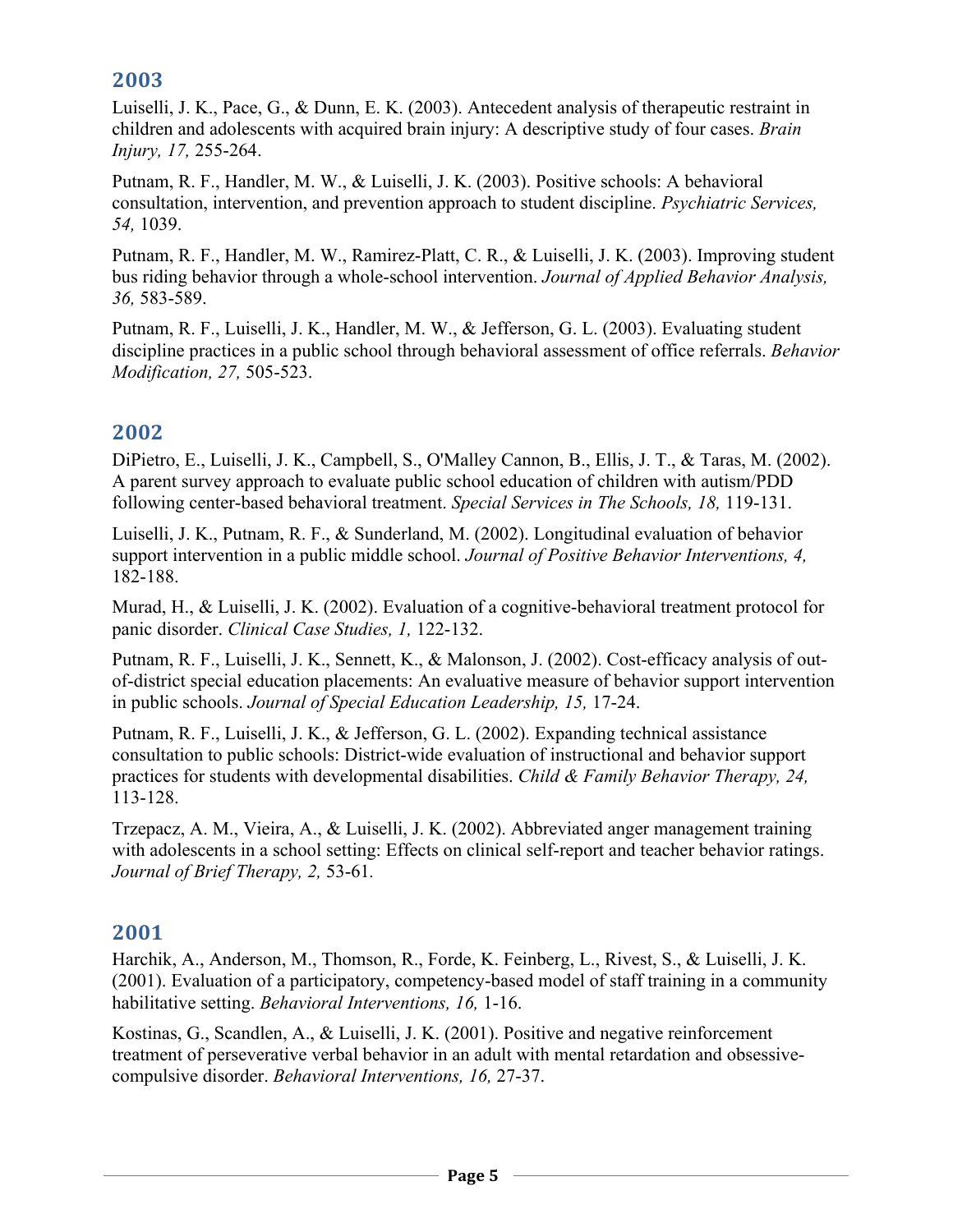Luiselli, J. K., Dion, D., Hammil, E., Potoczny-Gray, A., Savage, R., & Sherak, D. L. (2001). Psychiatric hospitalization and school and community adjustment of children and adolescents with acquired brain injury. *Journal of Child and Family Studies, 9,* 481-489.

Luiselli, J. K., Campbell, S., O'Malley Cannon, B., DiPietro, E., Ellis, J. T., Taras, M., & Lifter, K. (2001). Assessment instruments used in the education and treatment of persons with autism: Brief report of a survey of national service centers. *Research In Developmental Disabilities, 22,*  389-398.

Luiselli, J. K., Putnam, R. F., & Handler, M. W. (2001). Improving discipline practices in public schools: Description of a whole-school and district-wide model of behavior analysis consultation. *The Behavior Analyst Today, 2,* 18-27.

Pace, G. M., & Toyer, E. A. (2001). The effects of a vitamin supplement on the pica of a child with severe mental retardation. *Journal of Applied Behavior Analysis, 33,* 619-622.

Schlund, M. W., Pace, G. M., & McGready, J. (2001). Relations between decision-making deficits and discriminating contingencies following brain injury. *Brain Injury, 15,* 1061-1071.

# **2000**

Luiselli, J. K., Arons, M., Marchese, N., Potoczny-Gray, A. & Rossi, E. (2000). Incidence of law violating behavior in a community sample of children and adolescents with traumatic brain injury. *International Journal of Offender Therapy and Comparative Criminology, 44, 647-656.* 

Schlund, M. W., & Pace, G. M. (2000). The experimental analysis of human operant behavior following traumatic brain injury. *Behavioral Interventions, 15,* 155-168.

Schlund, M. W. & Pace, G. M. (2000). The effects of traumatic brain injury on reporting and responding to causal relations: An investigation of sensitivity to reinforcement contingencies. *Brain Injury, 14,* 573-583.

Selznick, L. & Savage, R. C. (2000). Using self-monitoring procedures to increase on-task behavior with three adolescent boys with brain injury. *Behavior Interventions, 15,* 243-260.

#### **1999**

Peck, E., Potoczny-Gray, A., & Luiselli, J. K. (1999). Reduction of stereotypic motor behavior in a child with acquired brain injury through contingent instructional-pacing. *Child & Family Behavior Therapy, 21,* 67-75.

Russo, D. C. & Howard, H. A. (1999). The evolving role of clinical psychology in healthcare systems. *Clinical Psychology: Science and Practice, 6,* 232-238.

#### **1998**

DePompei, R., Epps, A., Savage, R. C., & Castelli, E. (1998). Educational needs of children and adolescents after brain injury. *Journal of Neurorehabilitation, 11,* 85-100.

Harchik, A. & Campbell, A. (1998). Supporting people with developmental disabilities in their homes in the community: The role of organizational behavior management. *Journal of Organizational Behavior Management, 18, 83-101.* Also published simultaneously in Reid, D. H. (Ed.) (1998). *Organizational behavior management and developmental disabilities services: Accomplishments and future directions*. New York: The Haworth Press.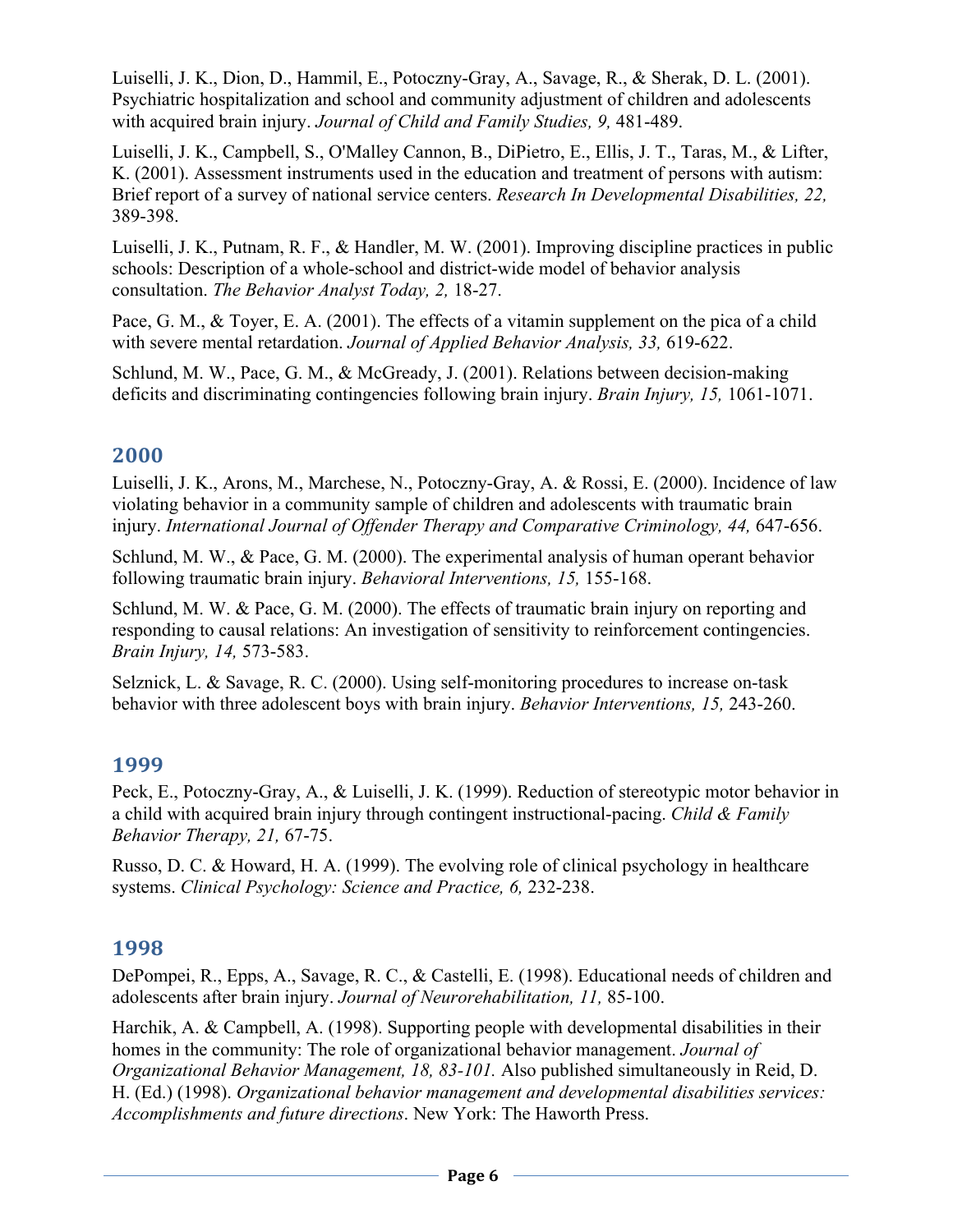Luiselli, J. K., Bastien, J.S., & Putnam, R. F. (1998). Behavioral assessment and analysis of mechanical restraint utilization on a psychiatric child and adolescent inpatient setting. *Behavioral Interventions, 13,* 181-200.

Savage, R. C., DePompei, R., Lash, M., & Blosser, J. (1998). Special education checklist: For a student with a brain injury. L&A Publishing, Wolfeboro, NH.

Savage, R. C. (1998). Bing, bang, bong: Managing concussions in children. L&A Publishing, Wolfeboro, NH.

Savage, R. C. & Lash, M. (1998). Coma: Guidelines for coma for families. L&A Publishing, Wolfeboro, NH.

#### **1997**

DiScala, C., Osberg, S., & Savage, R. C. (1997). Children hospitalized for traumatic brain injury: Transition to postacute care. *Journal of Head Trauma Rehabilitation, Vol. 12, No. 2,* 1-10.

Helfer, B., Savage, R. C., et. al. (1997). EMS for children: Recommendations for coordinating care for children with special healthcare needs. *Annals of Emergency Medicine, Vol. 30, No.3,*  274-280.

Savage, R. C. (1997). Integrating rehabilitation and education services for school-age children with brain injuries. *Journal of Head Trauma Rehabilitation, Vol. 12, No. 2,* 11-20.

Savage, R. C., Helfer, B., & Lash, M. (1997). The role of emergency medical services for children (EMSC) in the care of children with traumatic brain injuries. *Neurorehabilitation, Vol. 9, No. 2,* 113-122.

Savage, R. C. & Buyer, D. M. (1997). Designing and implementing clinical care pathways for children with traumatic brain injuries. *Neurorehabilitation, Vol. 9, No. 2,* 123-132.

Savage, R. C. & Pearson, S. (1997). Common questions when serving students with ABI. Students with Acquired Brain Injuries: The School's Response. Baltimore: Paul Brookes Publishing Co.

#### **1996**

Lash, M., Russo, D. C., Navalta, C. P. & Barayza, M. (1996). Families of children with traumatic injuries identify needs for research and training. *Neurorehabilitation.*

#### **1995**

Russo, D. C. & Navalta, C. P. (1995). Some new dimensions of behavior analysis and therapy. In H. van Bilsen, P.C. Kendall and J. H. Slavenburg (Eds.), Behavioral approaches for children and adolescents: *Challenges for the next century* (19-39). New York: Plenum Press.

#### **1994**

Harchik, A. E. (1994). Self-medication. In M. Agran, N. Marchand-Martella, & R. Martella (Eds.), Promoting health and safety: *Skills for independent living* (pp. 55-69). Baltimore: Brookes.